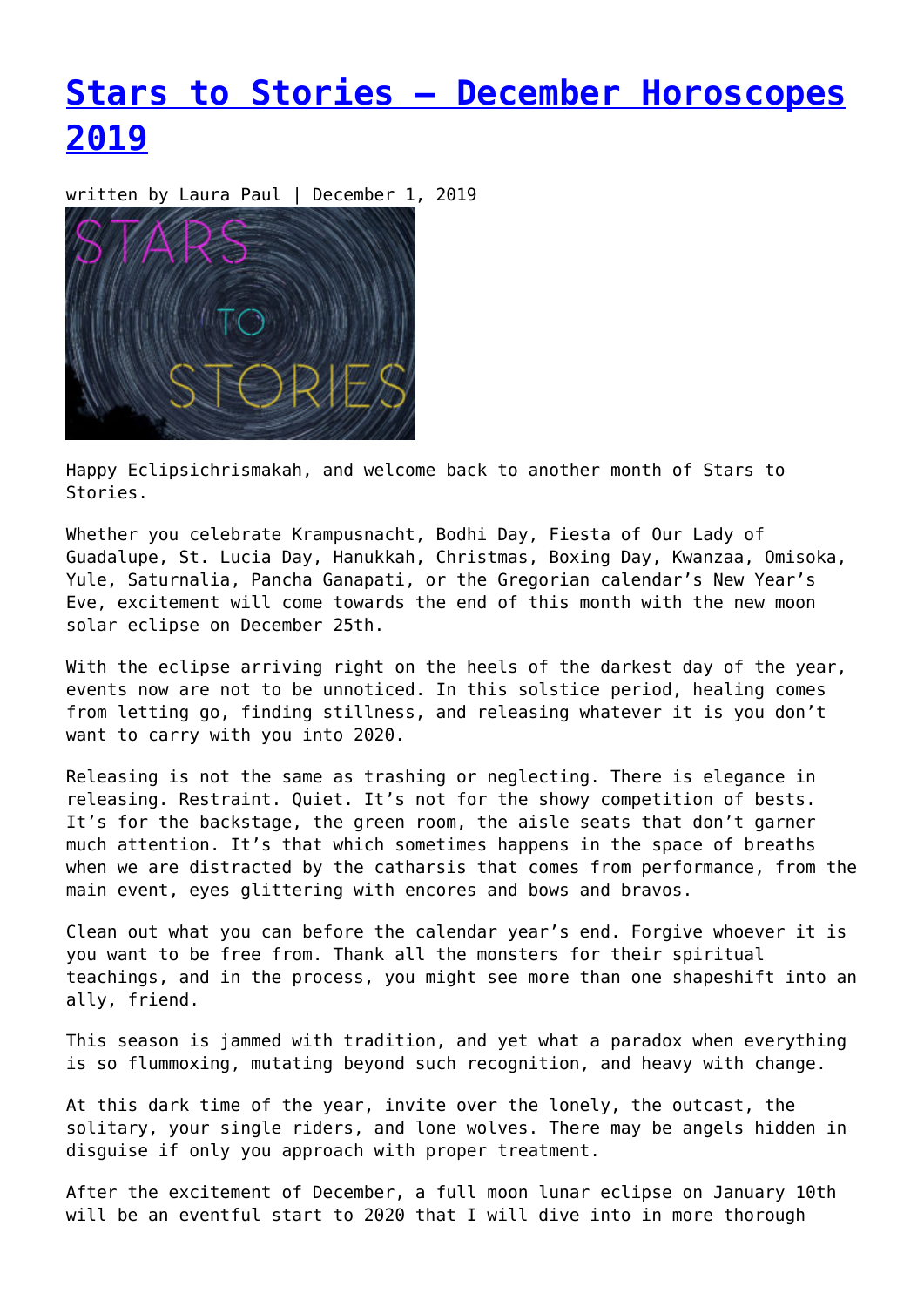detail in the weeks ahead.

In closing, I want to thank you for reading with me through this wild ride of 2019, and the inaugural year of Stars to Stories. Stay on the path or stray from the path, but know that you're fully loved by everything that surrounds.

See you next year, and may you feel guided by what's beyond.

xo Laura

*Scroll down for horoscopes by sign and read for your ascendant or rising sign if possible.*

(If you're curious to find your rising sign, go to [astro-seek.com.](https://entropymag.org/astro-seek.com) After you enter your birth information look to the left of the circle to the line that says ASC. If you're intrigued, confused, or both intrigued and confused you can email me at starstostories@gmail.com for a consultation.)

## **Aries**

In the days leading up the eclipse on the 25th, you may be probing deep into the dredges of your unconsciousness and reviewing how you collaborate with others or how visible or hidden your position is out in the world. Have you wanted to feel more or less seen this month? Felt blocked with how you are being acknowledged in your career? You may feel strong enough to tackle these obstacles this month so that you can be in a better-placed position to start 2020 off in the direction you desire.

#### **Taurus**

The areas of your life involving publishing, higher education, and foreign travel are very active for you right now and will continue to be a theme in 2020. There could be deeper concerns about how to pay off loans or the process of obtaining grants and funding for an international trip. You may do well to approach organizations you're a part of with your plans, or at least let your friend groups know what it is you have in the works and where you could be further supported. By January, a shakeup within your local community or backing from a sibling could help bring you a step closer to your desire to stabilize your endeavors.

## **Gemini**

In the coming year, there will be a lot more emphasis on the partners you collaborate with, how you decide to merge and share resources with them, as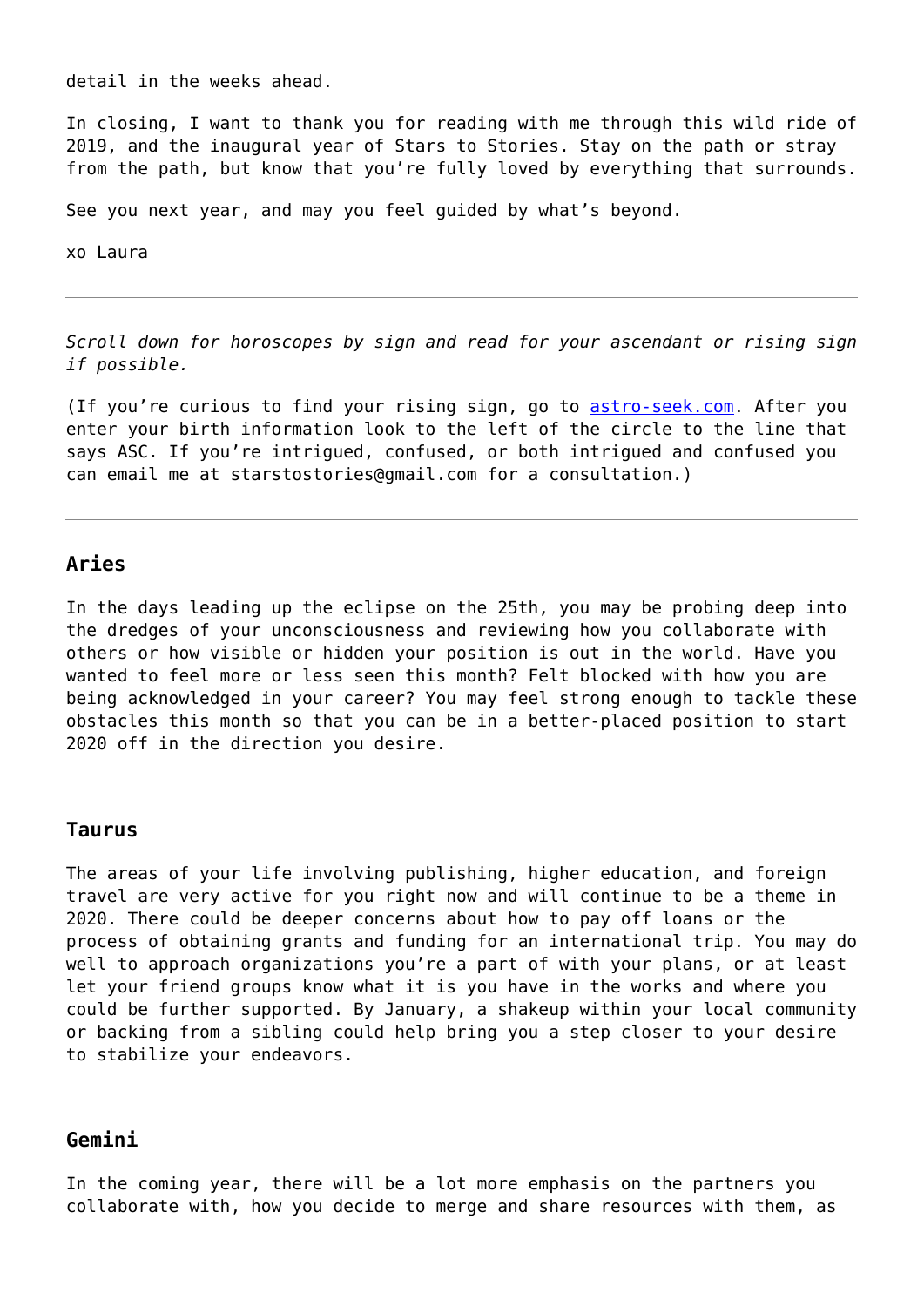well as any money you owe. These are essential decisions to wade through, though, as it seems to influence your career as well. The new moon solar eclipse on December 25th will occur in one of the more hidden parts of your chart. The events that occur around this time will influence your beliefs, even if there are issues that you're tackling behind the scenes.

## **Cancer**

For the usually feeling Cancer, this month, and extending into 2020 will involve even more attention on others and the partnerships you create in your life. The way you form your relationships will be vital as it will influence your daily work habits, academic studies, or spiritual beliefs. If the events that occur in December seem to be so solely preoccupied with others, January will help to balance this out. Make sure to reserve time through the end of this year, as well as the beginning of 2020 for respite and recovery to prevent getting emotionally burned out.

#### **Leo**

This month you can expect lots of attention in the areas of life involving your health habits, pets, or daily work. With the new moon solar eclipse on December 25th, you might find that some aspect of your routine feels more arduous and less pleasurable than before. Have you recently turned a hobby into a money-making endeavor? Or had additional responsibilities piled onto something you used to do for fun? This month includes the start of a more significant theme that will continue through 2020, so it's worth getting clear on how you want to organize your time and structure your schedule.

## **Virgo**

In December, hopefully you'll be experiencing an uptick in pleasurable activities. You may be surprised by news around the new moon solar eclipse on December 25th involving your home or issue with the children in your family. Is a baby on the way or a relative pregnant? With luck, the month will bring harmonious developments concerning these areas, even if they're unexpected. In January, you should start to feel more grounded, especially if you can develop a routine out of all of your busyness.

## **Libra**

For a while now, you have had a strong emphasis on your family and roots, and it should be unsurprising that December will only provide more of that. Even as you potentially might be wrestling with the murkier sides of your ancestry, it seems your family is expanding in some way—whether it's through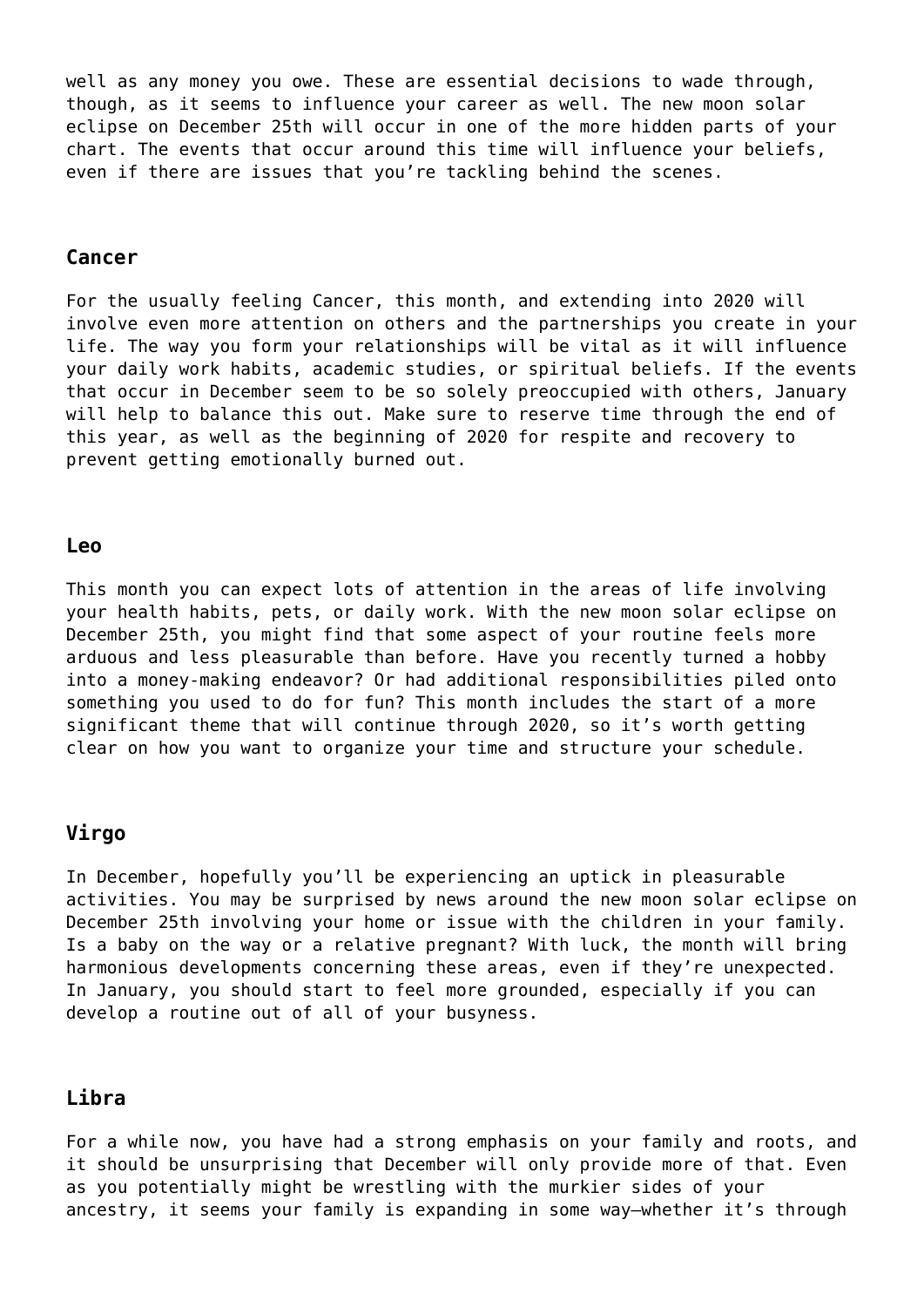marriages, births, or the increasing closeness you feel with your local community. The new moon solar eclipse on December 25th will emphasize how your work or siblings help you feel more or less grounded in those you call kin.

# **Scorpio**

This month you should be feeling a bit more back in your element, even if there's an increase in busyness involving your relatives or events going on in your neighborhood. These proceedings in December seem to highlight how you make or spend money, which will be the start of a larger theme that will continue through 2020. There may be new ways you find to work for your community, or you might just be spending more on a sibling than usual. The new moon solar eclipse on December 25th will bring even more unexpectedness to the developments concerning your pocketbook and family.

# **Sagittarius**

In December, your finances and possessions will see some significant reshaping. With your sign's ruler, Jupiter, now in Capricorn, there will be greater emphasis on getting grounded and shaping plans into tangible form, rather than purely running with the fire of inspiration. Whatever changes you're working with seem to be caused by, or at least affecting your home and family situations. Be open and realistic now, or you might have a sibling or other extended relative on your case in January.

# **Capricorn**

In December, events might transpire that shift the very foundations of how you perceive yourself, your vitality, and your identity. This may involve something big and behind the scenes that you've been working through, finally coming out in the open and meeting the light of day. The eclipse at the end of the month will emphasize the changes in how people think of you, and by January, it will become clearer who exactly that involves. If breakthroughs occur around who it is you want to be partnered to, remember that it's part of the process of growth.

## **Aquarius**

For the next year, you'll be increasingly focused on your spirituality and solitude. You might feel compelled to save up or spend money on a solo trip—one that would give you time to create closure around whatever in your life is ending. The new moon solar eclipse on December 25th will emphasize these themes as well. If you've gotten used to a lot of support and time